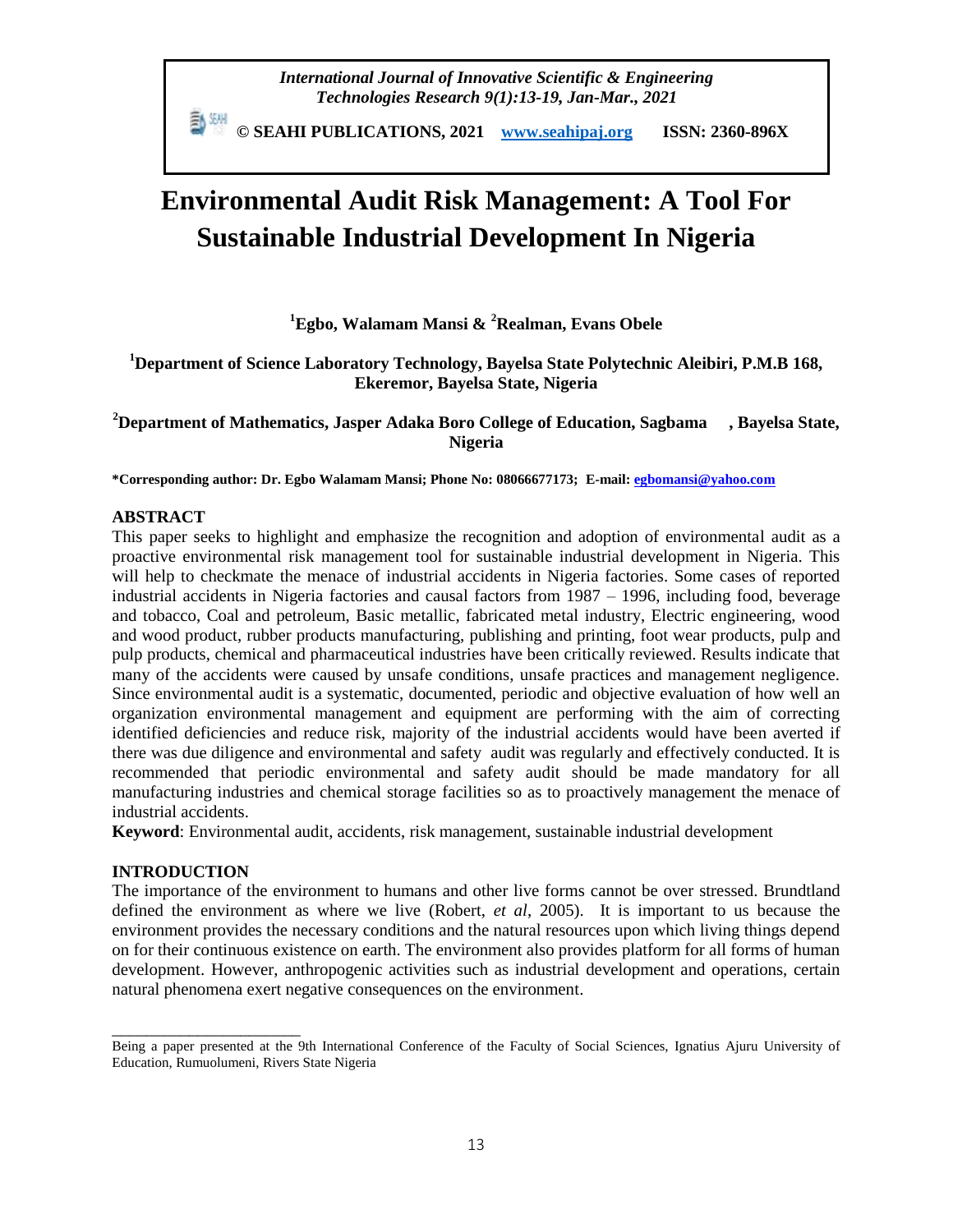Industrial activities impact on the environment in a number of ways. For instance, industrial production depends on raw materials which are usually exploited from the environmental natural resources. In the course of the exploitation and refinement, wastes are often times generated and in turn disposed or discharge into the environment which consequently results to pollution of ground water through leaching, pollution of surface water through direct disposal into water bodies or through surface run off into water bodies such as lakes, rivers, creeks, ponds, wetlands etc.

Apart from natural resources exploitation and refinement, in the main stream of industrial processes, by products and waste are usually generated which usually further negatively impact on the environment on their own or combined with waste already disposed into the environment during the raw material production and therefore make more complex the environmental impact or consequences. Industrial emissions and effluents discharges are other aspect of industrial activities or operations that impact on the environment negatively. Industrial emission causes atmospheric pollution which affects human health, plants, animals and facilities.

Industrialization promotes socioeconomic development of any given nation and indeed the world. It also creates employment and raises the standard of living of people. However, history showed that industrial accidents have happened at various times with serious environmental impacts. What is accident any way, The Institute of Safety Professionals of Nigeria (ISPON, 2019) defined accident as unplanned and unintended occurrence in the course of an activity or operation in the work place, which causes or could cause personal injury, property damage, or interference with production or other business activity. Most industrial accidents have occurred many times as a result of failures to follow operational procedures, infrastructural failures, unsafe conditions and unsafe acts (ISPON, 2019). Many of these accidents could have been averted if proper due diligence were done by the operators.

Some accidents were due to transportation of hazardous materials, accidents due to storage facilities or accidents due to production facilities failure while some other accidents are due to human failures to follow safety procedures. Many industrial accidents were caused by either human error, substandard conditions of industrial facility, substandard acts (Mohan, 2013). Many industrial accidents resulted to loss of lives, permanent partial disabilities of the victims, destruction of industrial machines and catastrophic environmental consequences. Mohan (2013) also reported that some negative environmental impacts of industrial accidents may include impact on the health of the biota, impact on the eco-system, impact on the terrestrial system and impact on the aquatic system.

In order to protect the environment from man's industrial and technological activities and to maintain its quality as well as protect the health of workers, several environmental pollution control and management tools have been developed. One of such tool is the environmental audit. Environmental audit is a major aspect of Environmental Management System (EMS). Environmental Management System (EMS) is a management tool that helps organizations to identify the environmental impacts resulting from their activities, processes, products and services and to improve their environmental performance (Australian Government (2004).

Industries can benefit greatly from regular and efficient environmental audit of their processes, material flow, technologies and procedures to identify which areas of their activities problem can arise particularly with respect to pollution, human health and safety. Environmental audit is a veritable tool to achieve sustainable industrial development. The focus of this paper is to highlight and emphasize the recognition and adoption of environmental audit as a proactive environmental risk management tool for sustainable industrial development.

## **Concept of Sustainable Development**

The concept of sustainable development is anchored on the principle that development must not be impeded but the environment must not be degraded. According the South Africa National Strategy for Sustainable Development (NSSD, 2011), the concept of sustainable development recognized the interdependency between economic growth, social equity and environmental integrity. This is being adopted by nations of the world as a conceptual framework for development.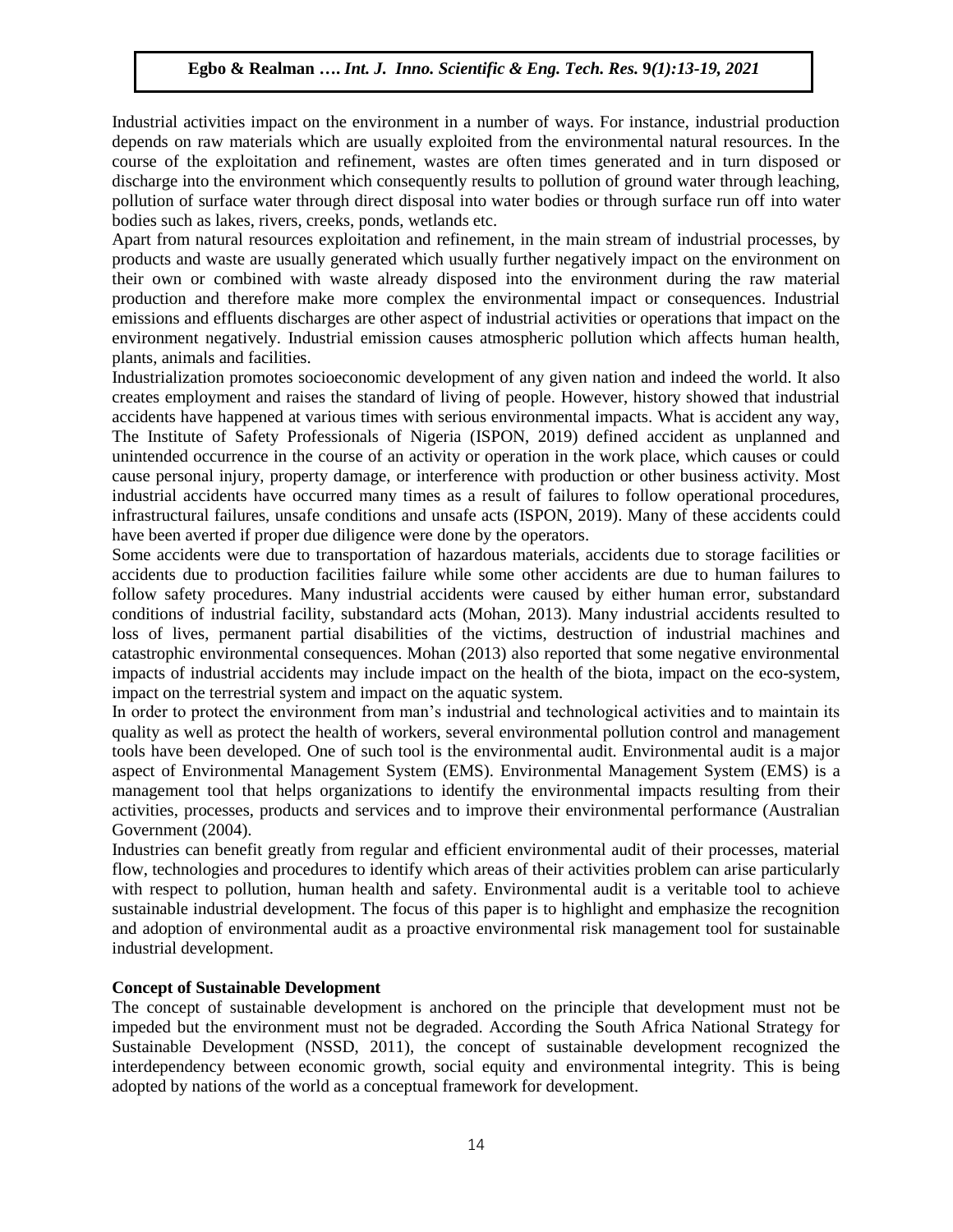The impact of human development on the environment was recognized as a global problem since the 1972 Stockholm Conference on the Human Environment organized by the United Nations (UN). In that conference, the conflicts between the environment and development were acknowledged. This acknowledgement was then followed ten years after by another world conference in 1982 at Montego Bay Jamaica, where the General assembly of the United Nations Initiated the world commission on Environment and development. This Commission was chaired by then Prime Minister of Norway Gro Harlem Brundtland, hence it was usually called the Brundtland commission. Brundtland argued that;

―The environment does not exist as a sphere separate from human actions, ambitions, and needs and attempts to defend it in isolation from human concerns have given the very word "environment" a connotation of naivety in some political circles. The word "development" has also been narrowed by some into a very limited focus, along the lines of "what poor nations should do to become richer," and thus again is automatically dismissed by many in the international arena as being a concern of specialists, of those involved in questions of "development assistance." But the "environment" is where we live; and "development" is what we all do in attempting to improve our lot within that abode. The two are inseparable.‖ Anchoring on this argument, the Brundtland Commission then defined sustainable development as the "ability to make development sustainable—to ensure that it meets the needs of the present without compromising the ability of future generations to meet their own needs" (Robert, *et al*, 2005).

#### **Essential Elements of Environmental Risk Management**

According to USEPA (2017) environmental risk management is an environmental management approach that seeks to determine what environmental risks exist and then determine how to manage those risks to protect human health and the environment. Major environmental risk all over the world is industrial accident/pollution. The principle of accident prevention involves minimization or elimination of any possibility of hazards. This implies that accident prevention is a proactive and not reactive process. That means dangerous or harmful situation that can arise in a given sets of circumstances in the industrial or work place setting must be identified and measures taken to eliminate or minimize the factors that can give rise to such dangerous or harmful incidence.

Gomley., Polland and Rooks (2011) identified essential elements of environmental risk assessment and management to include, identification of the hazard at the beginning of the assessment, Estimation of the potential risk of the hazard being analyzed, Consequence analysis and risk evaluation, determination of possible options for effective elimination or reduction of the risk. Deciding which of the options is better or will be more effective in preventing the identified risk.

After decision on the management of the risk is taken, the decision must be implemented and monitored. When decision on the option to mitigate identified risk is taken, strategies are developed and implemented in order to achieve the desired goal of the decision. Humans get complacent after following a routine for a while and therefore begin to break safety protocols and engage in unsafe practices. This is corroborated by the revelation that "analysis of major chemical accidents has exhibited deficiencies like laxity toward safety measures, non-compliance to Techno-legal systems; lesser public consultation (Bhardwaji *et al*, 2007). This is an affirmation that periodic audit of industrial processes, activities, equipment and staff competence is necessary.

Hazard identification entails determination of what can go wrong by identifying a set of circumstances. Risk estimation involves prediction of the likelihood that a set of circumstances will arise. Consequence analysis is the determination of the significance or severity of the outcome of hazardous event. Risk assessment is the integration of risk estimation and consequence analysis. Risk mitigation targets at how risk can be eliminated or reduced.

#### **Environmental Audit as a Proactive Risk Management Tool**

Sound environmental management is equated with good industrial management because it is no longer legitimate for management of industries to disregard the environment and staff safety and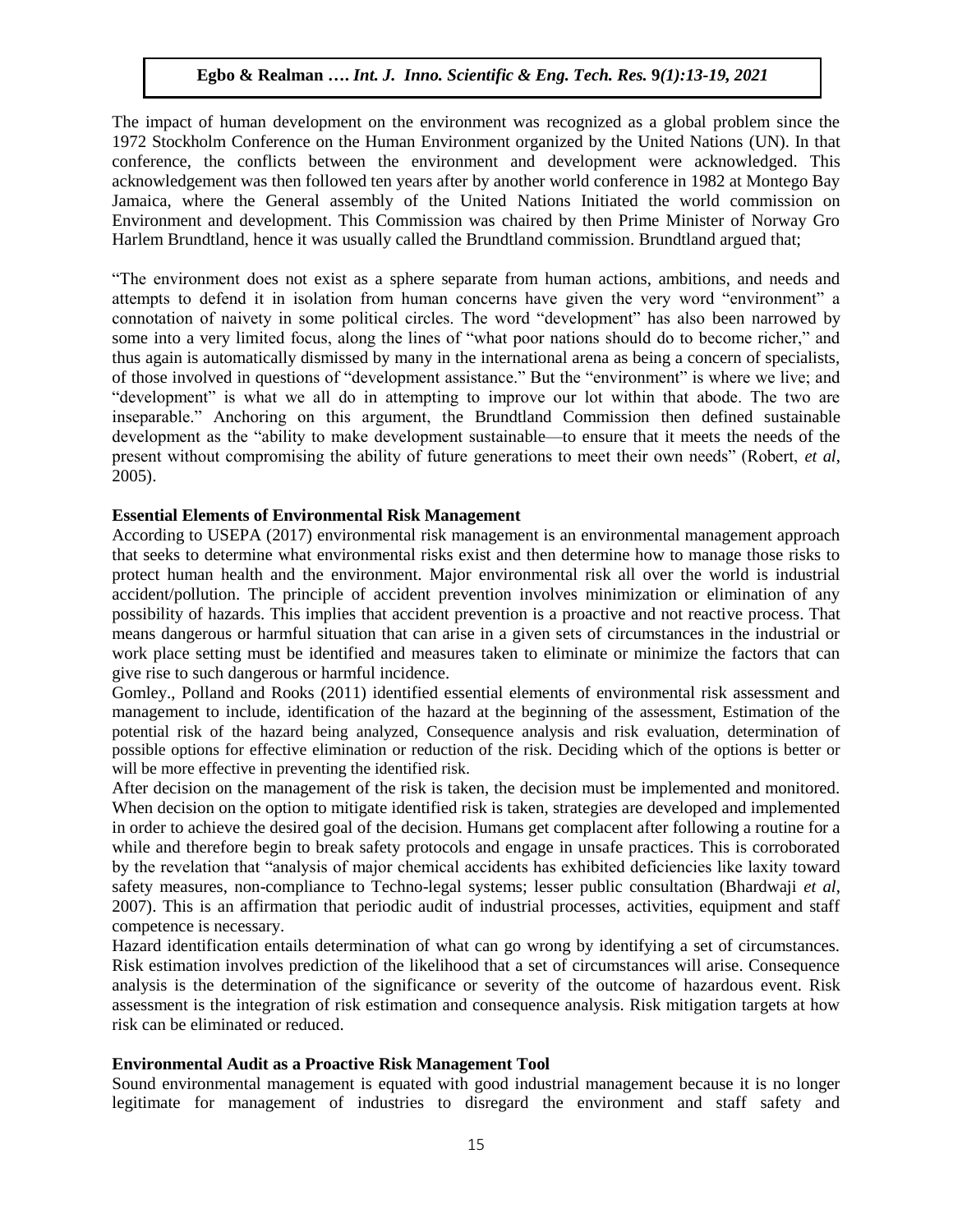indiscriminately exploit them for profit. With the increasing concern for the environment and workers safety, industries are coming under strict obligations to take stock of the environment in which they operate and make sure their activities conform to standard and regulations stipulated by government and regulatory authorities with regards to safety and environment. Industries can benefit greatly from critical self-examination (audit) of their processes, material flow, technologies and procedures to identify which areas of their activities problem can arise particularly with respect to pollution, human health and safety. Environmental audit is a veritable tool for self-examination in order to achieve sustainable industrial development. The scope of environmental audit encompasses:

- Air pollution control.
- Water pollution control
- Waste management.
- Employee safety.
- Industrial hygiene
- Loss prevention and Emergency response.
- Training policies and need.
- Structural integrity of industrial facilities.

Environmental audit should not be undertaken just to facilitate compliance to laws and regulations, but should be seen as a strategic proactive tool for industrial risk management. The greatest industrial advantage of regular environmental audit is that, it enables industry operators to have awareness of their staff competence, processes, procedures, material flow, identify compliance problems and areas of risk, strength and weakness and take steps to correct deficiencies and encouraging continual performance improvement. During environmental audit, use and flow of resources is evaluated and documented, potential hazards and risks are identified, and corrective measures are recommended and followed up (Agarwal, 2005).

Environmental audit has three international standards and guideline. These are ISO14010, 14011 and 14012. These standards require that industries or corporations should establish and maintain programs and procedures for periodic environmental management system audit. Environmental Management System (EMS) is a well structure environmental management tool that addresses all environmental aspect of an organization including compliance to relevant environmental laws and regulation, hence environmental management systems audit is generic environmental audit process which scope encompasses, compliance, waste management, air pollution, water pollution, industrial hygiene, employee safety, Loss prevention/emergency preparedness, materials, work practice and personnel competence audits. It is an integrated approach to environmental audit of organization operations and environmental performance.

## **Key objectives of environmental audit**

The key objectives of environmental audit are to:

- i. Identify actual and potential risks and liabilities of an industrial set up with view to eliminating or reducing industrial accident and pollution.
- ii. Determine the material flow and the performance of various processes and equipment.
- iii. Determine the characteristics and quantity of waste and best management option.
- iv. Identify possibilities of waste elimination or minimization, recovery and recycling.
- v. Determine compliance with regulatory and legislative requirements.
- vi. Determine the impact of the industries operation on the surrounding environment as a result of waste disposal, emissions and solid waste from the industry processes.
- vii. Determine overall environmental performance of an organization.
- viii. Determine competence of staff and the understanding of their roles and responsibilities in preventing accident and pollution.

## **Benefits of environmental audit**

- I. Help to safeguard the environment by reducing risk..
- II. Provide opportunity for process monitoring.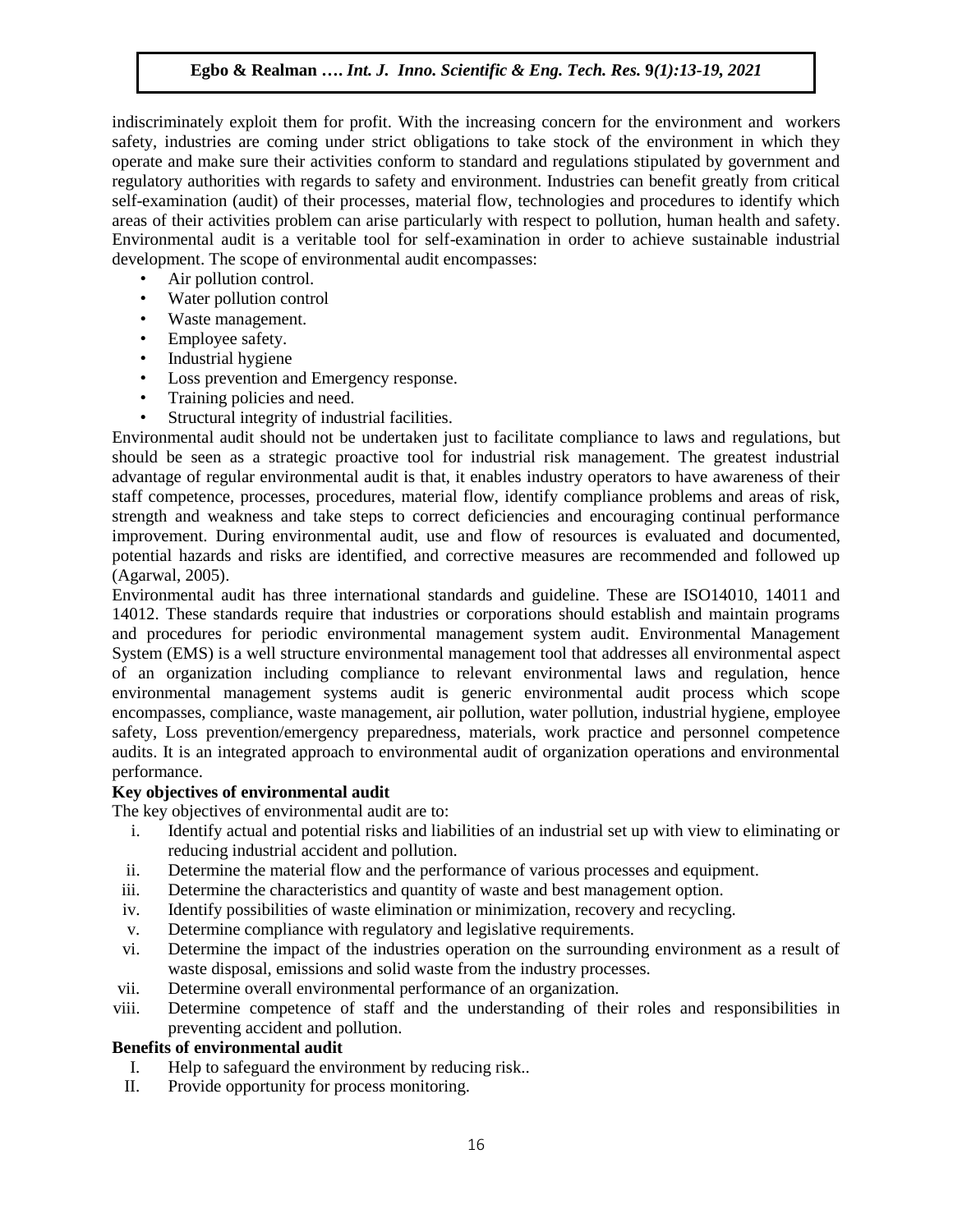- III. Provide opportunity for management to assess its current environment, health and safety performance.
- IV. Help to enhance prevention of losses.
- V. It increases employee's awareness of environmental policies and their responsibilities.
- VI. Assist in the assessment of clean and green technologies.
- VII. Help in the identification of potential cost saving strategies including waste minimization options
- VIII. Help in the evaluation of existing training program and training needs of staff
- IX. Help to boost board members and investors' confidence.
- X. It facilitates compliance with legislative and regulatory requirements.

#### **Some reported Industrial Accidents in Nigeria factories and fatality rates**

Accident is commonly viewed as unplanned events with injuries and damages as the usual outcome. With this view in mind, many people conceived the concept of accident to mean something unexpected and unplanned and therefore nothing could be done to help or avert the occurrence. However, a realistic examination of accidents data show that only few events can really be termed accidents while many of this event tagged accident were not really unforeseen because most of them are not chance events but rather reflection of inefficiency in the system and lack of due diligence. Human errors are frequently the cause of accidents that is why in the field of professional safety, there is a cliché that "Accidents do not just happen but they are caused ". The theories of accidents postulate that, there are three reasons why accidents happen. (1) Substandard working condition (unsafe condition. (2) Substandard working practice (unsafe practice) and (3) Human factors (Agarwal, 2005). It therefore becomes important that each of these factors is reviewed and conditions created where all the undesirable factors are eliminated and the possibility of accidents eliminated in turn. Regular examination of facilities and working practices and procedures (environmental and safety audit) will help to ensure compliance to environmental regulations and safety guidelines. For instance, there are opinions in some quarters that industrial accidents such as the Bhopal gas leak incident of 1984 and the 1986 Chernobyl nuclear plant disaster are the outcome of willful action of man (Agarwal, 2005). Some reported industrial accidents in Nigeria factories and causal factors from 1987 – 1996 are shown in Table 1 and 2

| S/N            | Type of industry                     | Total number of | No of                    | Fatality                 |
|----------------|--------------------------------------|-----------------|--------------------------|--------------------------|
|                |                                      | accidents       | deaths                   | rate $(\%)$              |
|                | Food, beverage and Tobacco           | 245             | 7                        | 2.86                     |
| $\overline{2}$ | Coal and Petroleum                   | 48              | 8                        | 16.67                    |
| 3              | Basic metallic industry              | 514             | 9                        | 1.76                     |
| $\overline{4}$ | Fabricated metallic production       | 47              |                          | 0.13                     |
| 5              | Electrical engineering               | 78              | $\overline{2}$           | 2.56                     |
| 6              | Manufacturing and assembly transport | 139             | $\overline{4}$           | 2.88                     |
|                | Other metallic industry              | 45              | $\overline{2}$           | 4.44                     |
| 8              | Clothing and footwear                | 13              |                          | $\overline{\phantom{a}}$ |
| 9              | Manufacture of rubber products       | 45              |                          | $\overline{\phantom{a}}$ |
| 10             | Wood and wood products               | 51              | 3                        | 5.88                     |
| 11             | <b>Chemical and Pharmaceuticals</b>  | 587             | 11                       | 1.87                     |
| 12             | Textile manufacturing                | 593             | $\overline{7}$           | 1.18                     |
| 13             | Pulp and pulp products               | 68              | $\overline{\phantom{0}}$ |                          |
| 14             | Publishing and printing              |                 |                          |                          |
| 15             | Manufacturing non metallic           | 86              | 5                        | 5.81                     |
| 16             | Other manufacturing industry         | 139             | $\overline{4}$           | 2.88                     |
| 17             | Gas, electricity and water           | 46              |                          | 2.17                     |
|                | <b>Total</b>                         | 3183            | 71                       | 2.23                     |

| Table 1: Industrial accidents and death trends in Nigeria factories (1987 – 1996) |  |  |
|-----------------------------------------------------------------------------------|--|--|
|                                                                                   |  |  |

Source: Afamdi, (2001)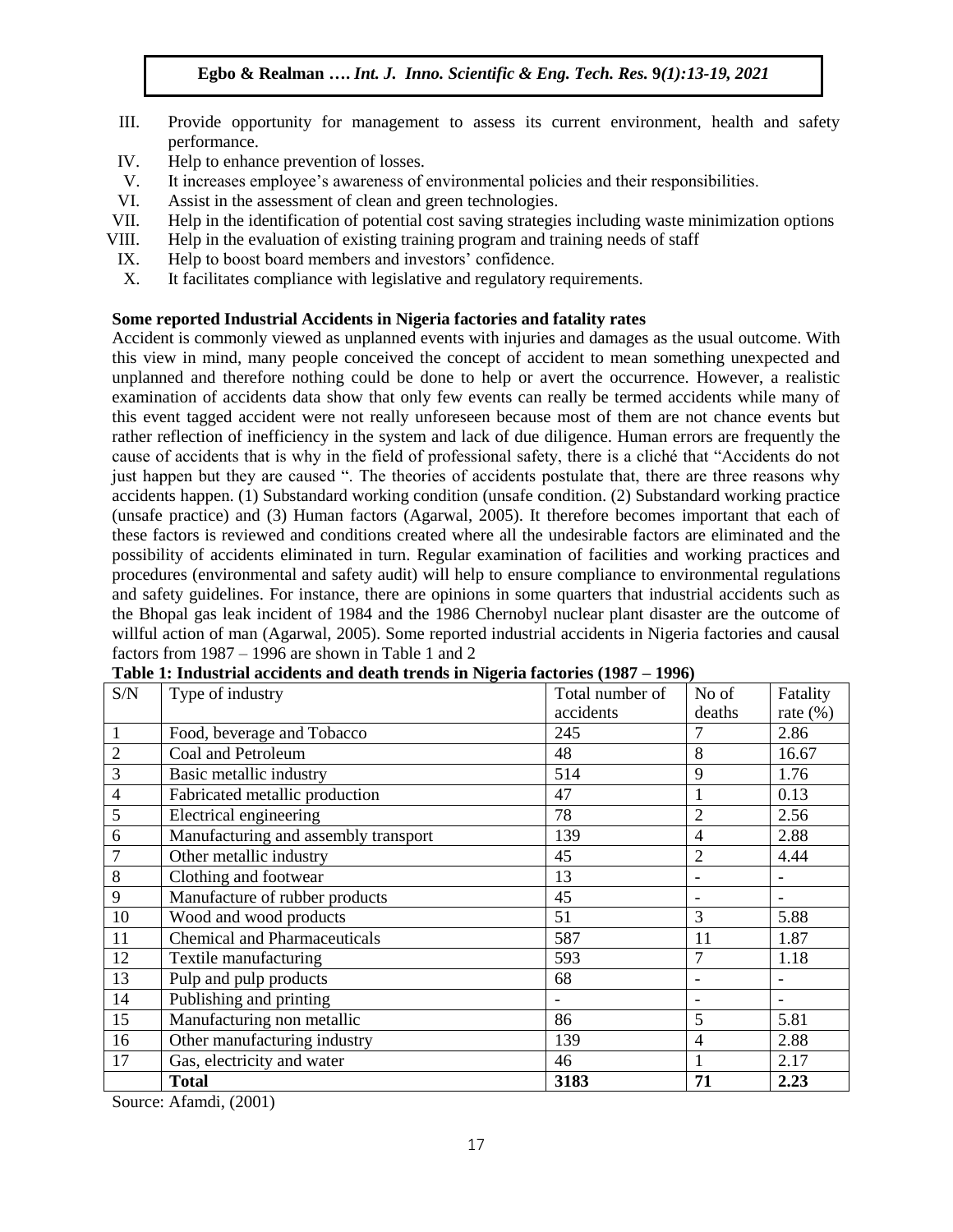| S/N            | Causes                               | Total number of | No of                    | Case                     |
|----------------|--------------------------------------|-----------------|--------------------------|--------------------------|
|                |                                      | injuries        | deaths                   | Fatality                 |
|                |                                      |                 |                          | rate $(\%)$              |
| 1              | Prime mover                          | 45              |                          |                          |
| $\overline{2}$ | Wood working machinery               | 69              | $\mathbf{1}$             | 1.45                     |
| 3              | Transmission machinery               | 143             | 3                        | 2.45                     |
| 4              | Lifting machinery                    | 92              |                          |                          |
| 5              | Other machinery driven by power      | 670             | 12                       | 1.79                     |
| 6              | Transport vehicles                   | 90              | 8                        | 8.89                     |
| $\overline{7}$ | Electricity                          | 54              | $\overline{7}$           | 13                       |
| 8              | Explosion                            | 137             | 10                       | 7.30                     |
| 9              | Fi3r2.50e                            | 120             | 3                        | 2.50                     |
| 10             | Hot or corrosive substance           | 242             | $\overline{2}$           | 0.83                     |
| 11             | Lifting machinery not moved by power | 29              | $\overline{\phantom{a}}$ | $\blacksquare$           |
| 12             | Other machinery not moved by power   | 66              | $\overline{\phantom{a}}$ | $\overline{\phantom{a}}$ |
| 13             | Hand tools                           | 154             | $\overline{\phantom{a}}$ | $\overline{\phantom{a}}$ |
| 14             | Struck by falling objects            | 316             | 6                        | 1.90                     |
| 15             | Person falling                       | 294             | 9                        | 3.06                     |
| 16             | Stepping on or struck by objects     | 208             | $\mathbf{1}$             | 0.48                     |
| 17             | Handling goods                       | 295             | $\mathbf{1}$             | 0.34                     |
| 18             | Gassing, poisoning                   | 30              | $\overline{2}$           | 6.67                     |
| 19             | Others                               | 133             | 6                        | 4.51                     |
|                | <b>Total</b>                         | 3183            | 71                       | 2.23                     |

#### **Table 2: Industrial accidents/ fatality trend in Nigeria factories and causal factors (1987 – 1996)**

Source: Afamdi (2001)

## **CONCLUSION**

Risk is inherent in all human endeavors and is much more in industrial setting because of the multiplicity and the complexity of the processes. However the risk in the industries can be greatly minimized to a barest minimum by deliberate conscious effort through Environmental audit risk management which when regularly and efficiently undertaken will help to eliminate or reduce industrial accidents.

## **RECOMMENDATION**

This study has identified that many industrial accidents were caused by management negligence and cover up of substandard conditions of industrial facilities. It is therefore recommended as follows.

- 1. Nigeria should adopt environmental and safety audit and make it mandatory for all industries and chemical storage facilities to periodically audit their facilities, personnel and activities.
- 2. Enact laws making environmental and safety audit in industries mandatory.
- 3. Report of an independent audit of industrial and chemical storage facilities should be submitted to a regulatory authority for evaluation and verification

# **REFERENCES**

Afamdi O. Ezenwa (2001). A study of fatal injuries in Nigerian factories. Occup. Med. 51(8). pp. 485- 489

Agawarl, S.K (2005). Environmental management. A.P.H. publishing corporation, New Delhi 110002. . Pp. 135-165

Australian Government (2004). Environmental management system tool. guide Note of the department of the environment, water, heritage and the arts. Retrieved from [http://www.ncsi.com.au/standards.html.](http://www.ncsi.com.au/standards.html)